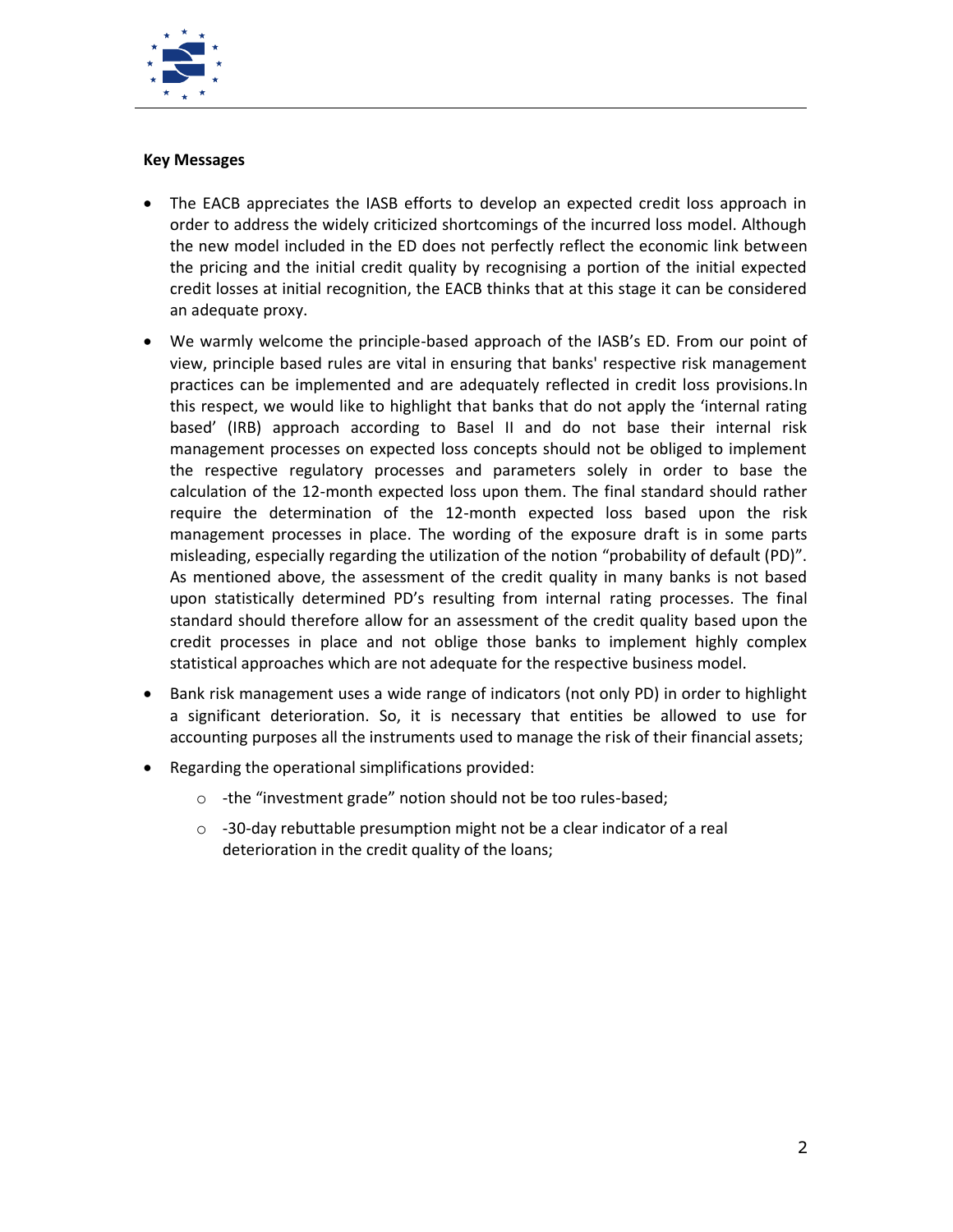

# **Question 1**

- **(a) Do you agree that an approach that recognises a loss allowance (or provision) at an amount equal to a portion of expected credit losses initially, and lifetime expected credit losses only after significant deterioration in credit quality, will reflect:**
	- **(i) the economic link between the pricing of financial instruments and the credit quality at initial recognition; and**
	- **(ii) the effects of changes in the credit quality subsequent to initial recognition?**

**If not, why not and how do you believe the proposed model should be revised?**

## *Question 1(a)(i)*

The EACB appreciates the IASB efforts to develop an expected credit loss approach in order to address the significant concerns widely raised by several interested parties on the IASB's original 2009 Exposure Draft (2009 ED) and 2011 Supplement Document (2011 SD). Although the new model included in the ED does not perfectly reflect the economic link between the pricing and the initial credit quality by recognising a portion of the initial expected credit losses at initial recognition, the EACB thinks that at this stage it can be considered a good compromise between implementation costs and the need to provide an earlier recognition of credit losses. However, while some EACB members welcome and support the IASB's proposal, other members have some concerns on it as explained better below (see answers to Questions 2, 4, and 5).

## *Question 1(a)(ii)*

We support the proposed approach as long as it distinguishes between high-quality (performing) and low-quality (non-performing/impaired) financial assets, and thus provides useful information about the credit quality of an entity's financial assets, its credit risk management activities and the effect of those activities on the entity's financial statements). We agree that once a significant deterioration in credit quality has occurred an impairment allowance based on expected lifetime losses should be recognised.

Nevertheless, it seems fairly important that the interpretation of a "significant" deterioration in the credit quality is consistent with existing risk management practices and that all information used to manage the credit risk of the financial instrument (both of a quantitative and qualitative nature) will be taken into account for the assessment.

**(b) Do you agree that recognising a loss allowance or provision from initial recognition at an amount equal to lifetime expected credit losses, discounted using the original**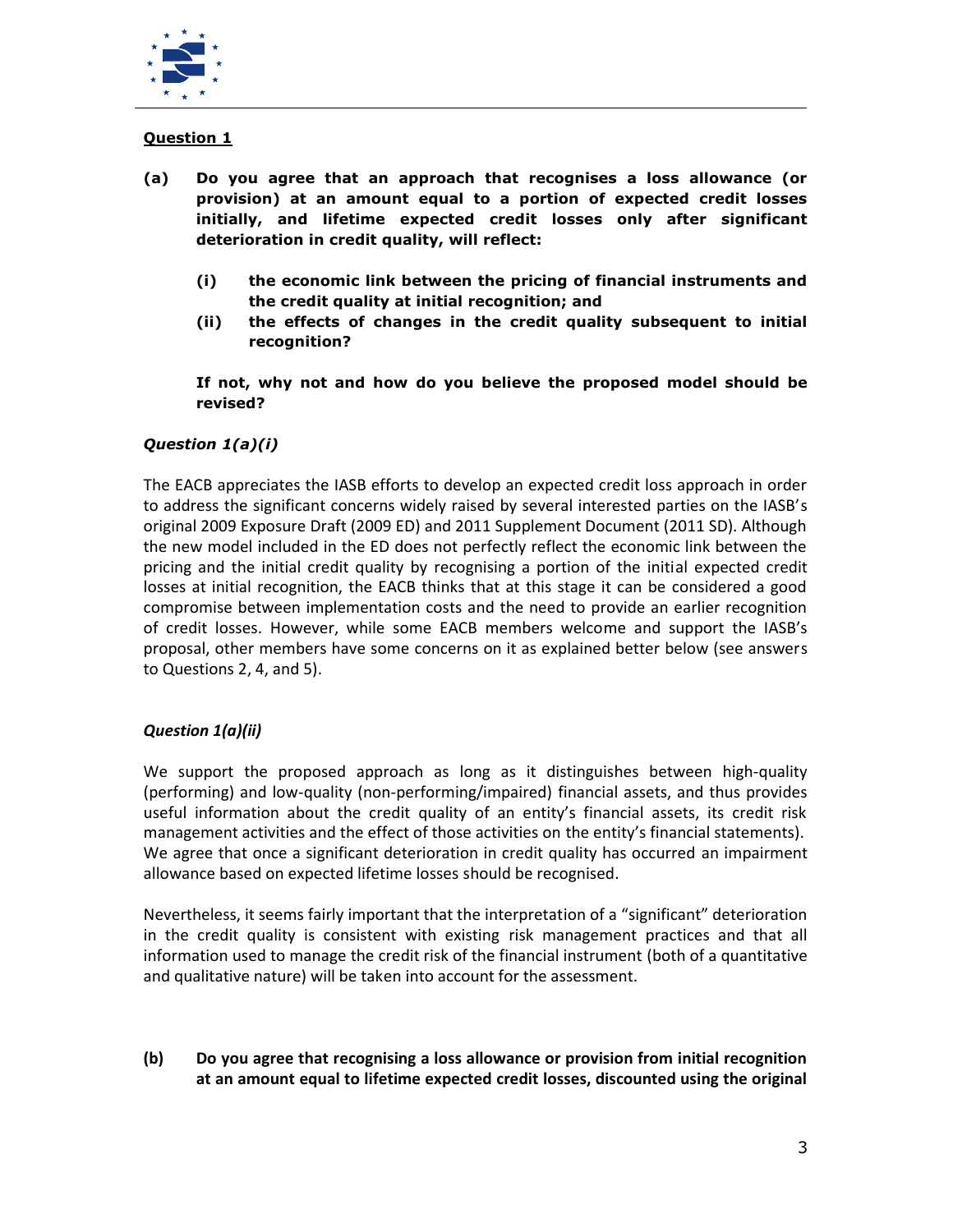

## **effective interest rate, does not faithfully represent the underlying economics of financial instruments? If not, why not?**

We agree. As stated above an impairment approach should distinguish between performing and low-quality non-performing/impaired loans. This is also adequate with regard to the underlying economics of lending. This means that the level of the required loss allowances should be based on the degree of the credit quality. Such a differentiation would be consistent with banks' risk management practices. From an economic point of view, it seems not evident that loss allowances for potential losses over the entire lifetime have to be recognised already on day one of the loan accommodation of "healthy" loans (cf. FASB proposal). Moreover, we doubt that this would provide users of financial reporting data with adequate information on the financial position of the entity. Furthermore, (at least in the event of open portfolios) a general requirement for loss allowances for lifetime losses implies the creation of reserves of significant amount which, however, could never be used and thus have the character of a capital buffer. Hence, such aspects should rather be covered by the regulatory frameworks. They appear out of place in an accounting standard.

In addition to this, a unintended negative consequence could be that it could prevent financial institutions from financing real economy, notably SMEs, or retail customers with a higher risk profile and who have no access to financial markets.

It can also lead to favour short term loans, which can have bad consequences for the economy.

## **Question 2**

(a) **Do you agree that recognising a loss allowance (or provision) at an amount equal to 12-month expected credit losses and at an amount equal to lifetime expected credit losses after significant deterioration in credit quality achieves an appropriate balance between the faithful representation of the underlying economics and the costs of implementation? If not, why not? What alternative would you prefer and why?**

The proposed credit deterioration approach essentially presents a balanced model for recognising a loss allowance. We welcome the proposed regime for low risk financial instruments.

However, (given the required follow-up and in view of the necessary data storage) the implementation of the relative approach incurs an enormous degree of complexity on the level of the individual loan. Hence, it is vital that the standard is principle-based and that presentations / examples which are inconsistent with that principle-based nature are deleted. We understand that the IASB does not seek to promulgate any requirements / interpretations concerning the point in time when a credit quality deterioration shall be deemed "significant". However, this seems inconsistent with the language under paragraph B15 which does precisely this. Paragraph B15 lists an example (involving various facts and figures) which gives rise to the impression that a "significant" deterioration of extremely high-quality credits will be triggered fairly quickly, notwithstanding the fact that these credits, on the whole, still possess a good rating (e.g. if there is a change in the PD from 0.4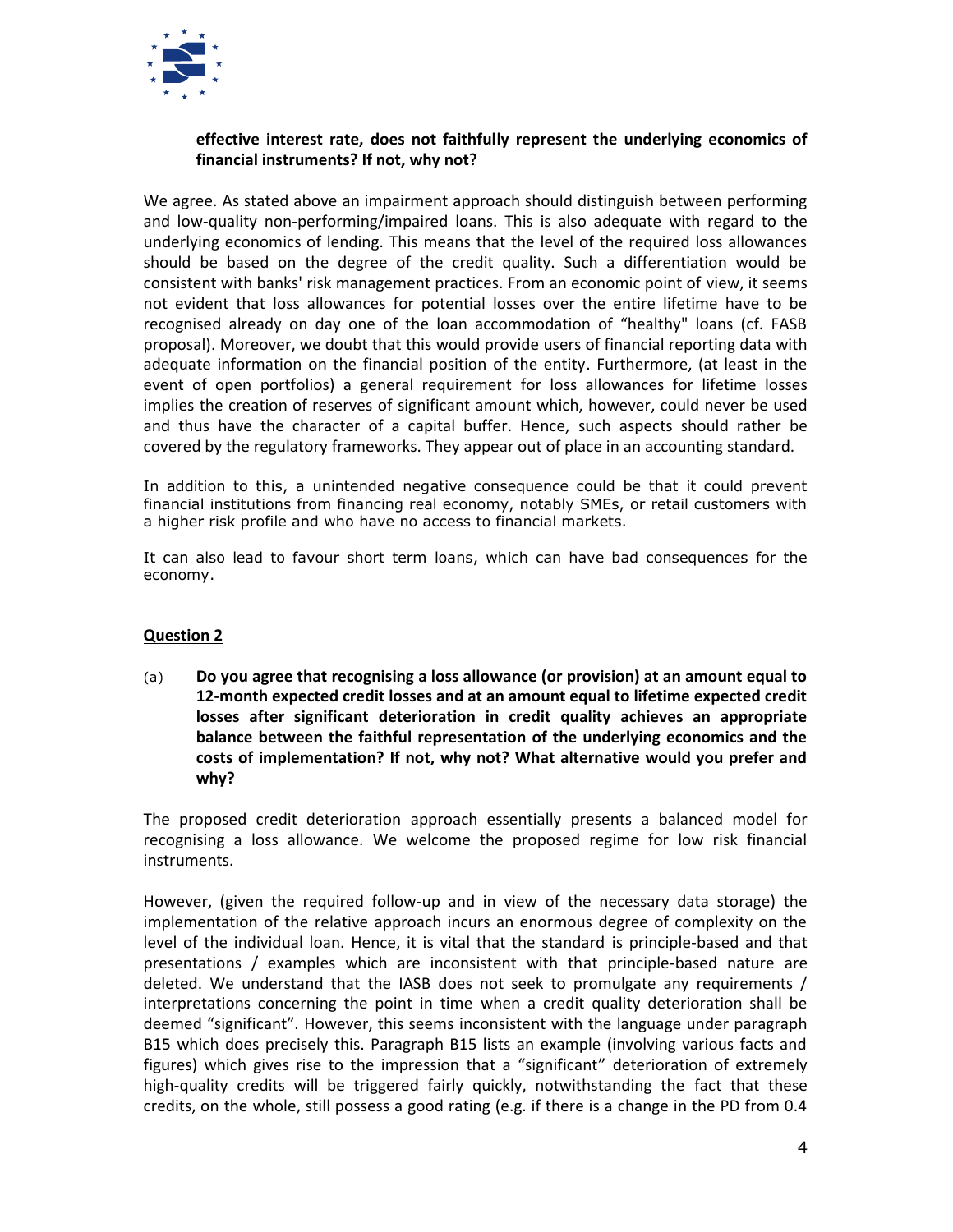

% to 0.7 %, which – in terms of percentage figures - translates into a 75 % deterioration). Yet, on the other hand, loans of a lower quality will feature a "significant" deterioration only at a substantially later point in time. However, such an interpretation would lead to a situation where the majority of loans would migrate to stage 2 thus incurring recognition of lifetime losses in the absence of any economic justification for this. Hence, the consideration of qualitative criteria is of paramount importance during the assessment of the significance and this is already shown by this one example. We therefore suggest deleting the figure-based example provided under paragraph B15.

The IASB seeks to allow practical simplifications for low credit risk loans. We welcome this approach. Based on the foregoing it is our understanding that the presentations under section 6 of the ED mean that investment grade rated loans shall not see an automatic transfer to stage 2 if they shift into the non-investment grade range; instead, such transfer shall exclusively be predicated on a "significant deterioration".

In this context, we would like to add that for reasons of consistency, paragraph B20e should be amended as follows: *"an actual or expected significant internal credit rating downgrade…"* For the purposes of consistency, we also recommend revising the entire paragraph B20 in order to include the term "significant" wherever appropriate.

Furthermore, we would like to ask for a clarification regarding the "low credit risk criterion". Paragraph 6 of the ED states, that "as an exception" the requirements of paragraph 5 (recognition of lifetime-EL) are not met if "the credit risk on a financial instrument is low at the reporting date". This means that an assessment, whether the credit risk has increased significantly and therefore the criterion in paragraph 5 is fulfilled, has not to be executed for those instruments, which have an overall low credit risk. From our understanding, the term "investment grade" is only supposed to serve as an example to clarify, what is meant by "low credit risk". However, including a specific example in the main body of the standard is not in line with the principle-based approach of the IASB and may lead to misinterpretations. So that the example is not mistaken for a "bright line", we ask to delete it from the final standard. In our opinion, it is vital to keep the standard principle based and provide the opportunity to individually define the term "low credit risk" for any specific portfolio.

Regarding the 12-month expected loss it is as well of utmost importance that the requirements of the final standard are principle-based and realize the IASB's intention of implementing a management approach that relates the impairment model to existing risk management practices. Banks that do not apply the 'internal rating based' (IRB) approach according to Basel II and do not base their internal risk management processes on expected loss concepts should not be obliged to implement the respective regulatory processes and parameters solely in order to base the calculation of the 12-month expected loss upon them. The final standard should rather require the determination of the 12-month expected loss based upon the risk management processes in place. The wording of the exposure draft is in some parts misleading, especially regarding the utilization of the notion "probability of default (PD)". As mentioned above, the assessment of the credit quality in many banks is not based upon statistically determined PD's resulting from internal rating processes. The final standard should therefore allow for an assessment of the credit quality based upon the credit processes in place and not oblige those banks to implement highly complex statistical approaches which are not adequate for the respective business model.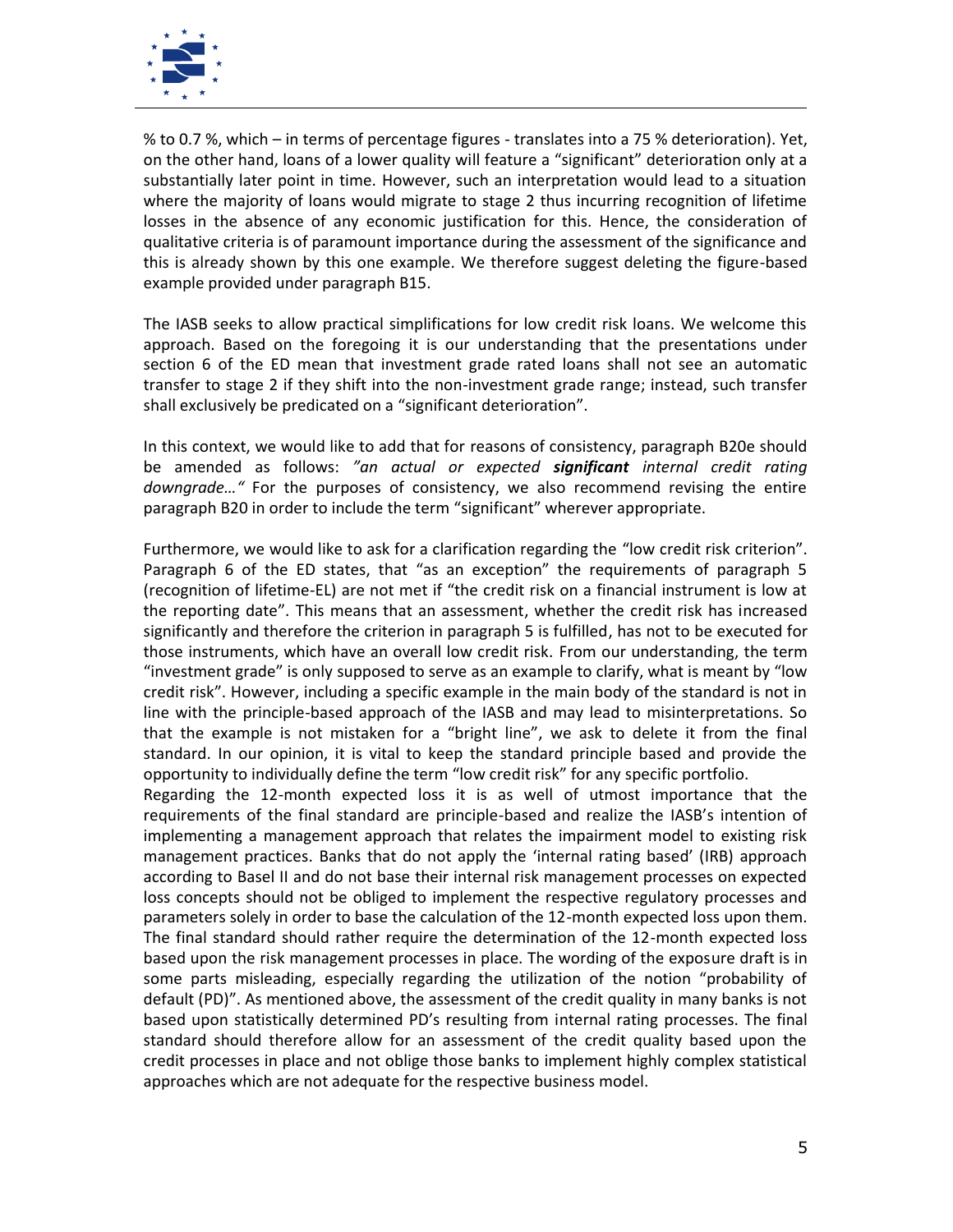

**(b) Do you agree that the approach for accounting for expected credit losses proposed in this Exposure Draft achieves a better balance between the faithful representation of the underlying economics and the cost of implementation than the approaches in the 2009 ED and the SD (without the foreseeable future floor)?**

As the new model clearly distinguishes loans deteriorated from those that are not, and it does not prescribe a loan loss allowance based on the lifetime estimates at initial recognition of each instrument, we should see that model as an improvement on the previous approach.

**(c) Do you think that recognising a loss allowance at an amount equal to the lifetime expected credit losses from initial recognition, discounted using the original effective interest rate, achieves a better balance between the faithful representation of the underlying economics and the cost of implementation than this Exposure Draft?**

No, we do not take that position (see our response to question 1(b))

## **Question 3**

## (a) **Do you agree with the proposed scope of this Exposure Draft? If not, why not?**

We agree with the proposed scope of this Exposure Draft.

(b) **Do you agree that, for financial assets that are mandatorily measured at FVOCI in accordance with the Classification and Measurement ED, the accounting for expected credit losses should be as proposed in this Exposure Draft? Why or why not?**

We feel that it would be appropriate to apply a consistent impairment model for amortised cost and FVOCI assets.

We note that when the model is applied to the amortised cost category or the FV-OCI category there is a difference in the impact on equity while the same on profit or loss pattern (Example 10, IE63-IE67). When applied to the FV-OCI category, on initial recognition the model results in a debit in profit or loss that is offset by a credit in other comprehensive income.

## **Question 4**

## **Is measuring the loss allowance (or a provision) at an amount equal to 12-month expected credit losses operational? If not, why not and how do you believe the portion recognised from initial recognition should be determined?**

EACB believes that the proposed approach could use information and parameters from the internal credit risk assessment systems that banks have developed for regulatory purposes, notably those using an 'internal rating based' (IRB) approach under Basel II. Therefore, with regard to the 12-month expected loss we consider the proposal operational, due to the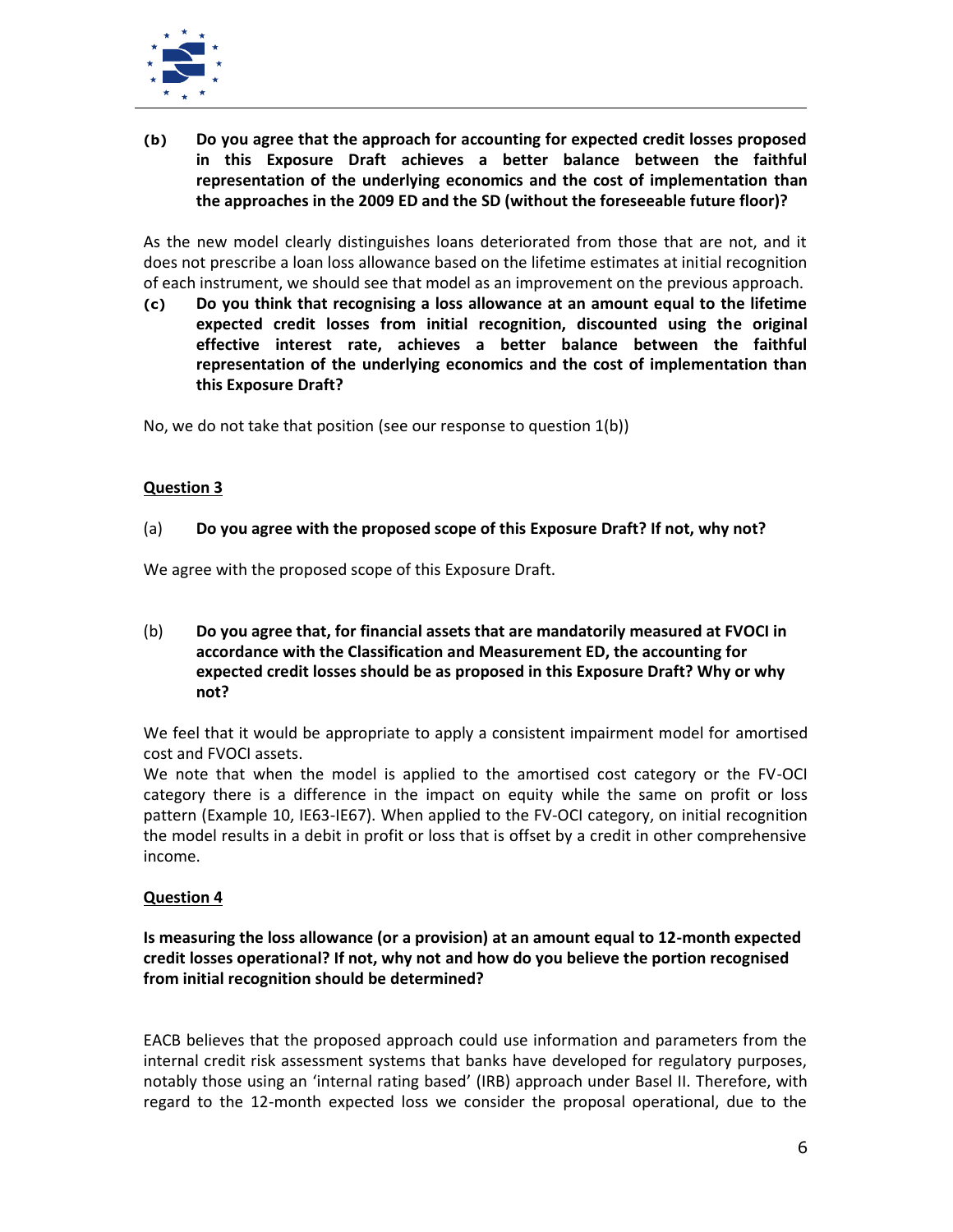

synergies with the Basel II framework even if we expect that some adjustments to prudential input would be necessary. However, the corresponding adjustments (in terms of the downturn PD, TTC vs. PIT etc.) incur considerable costs and are linked to a high degree of uncertainty whenever they are based on forecasts. We recommend a solution where the identification of the 12-month EL in stage 1 is permitted to be conducted in line with the Basel requirements without the need for any additional adjustments for the banks using the IRB approach. The Basel requirements are taken into account for those banks' internal management. Hence, the aforementioned recommendation would be a more user friendly implementation. Such an approach would facilitate a timely implementation of stages 1 and 2 in line with IFRS9 impairment.

In this context we suggest deleting BC 193. After all, this paragraph implies that it will not be possible to use the Basel PDs due to the fact that the determination of PDs fails to consider current information. We do not think that this is true: The rating systems are calibrated on the basis of historic data. The individual rating, however, has to be based on current data or, moreover, on the borrowers' latest financial statements, thus seeking to provide an assessment of the PD that is as up-to-date as possible even when using the Basel ratings based approach. In this regard, we would like to point out that Annex VII Part 4 para. 18 of the Directive 2006/48/EC relating to the taking up and pursuit of the business of credit institutions (Banking Directive) clearly requests that the rating be based on "current information". If the rating is based on mathematical-statistical models, Annex VII Part 4 para. 30 of the Banking Directive sets out that the model result will still have to be complemented by means of individual assessments. Essentially, this also involves answering qualitative questions. Also overrides imply the use of current information. After all, this is the only way in which all relevant information will be adequately reflected in the rating grade. The rather formal rules on handling overrides are laid down in the provisions under Annex VII Part 4 para. 25 of the Banking Directive and under the 2006 CEBS guideline (point 460 - 461).

Nevertheless, we would like to highlight that banks that do not apply the 'internal rating based' (IRB) approach according to Basel II and do not base their internal risk management processes on expected loss concepts should not be obliged to implement the respective regulatory processes and parameters solely in order to base the calculation of the 12-month expected loss upon them. The final standard should rather require the determination of the 12-month expected loss based upon the risk management processes in place. The wording of the exposure draft is in some parts misleading, especially regarding the utilization of the notion "probability of default (PD)". As mentioned above, the assessment of the credit quality in many banks is not based upon statistically determined PD's resulting from internal rating processes. The final standard should therefore allow for an assessment of the credit quality based upon the credit processes in place and not oblige those banks to implement highly complex statistical approaches which are not adequate for the respective business model.

## **Question 5**

(a) **Do you agree with the proposed requirement to recognise a loss allowance (or a provision) at an amount equal to lifetime expected credit losses on the basis of a significant increase in credit risk since initial recognition? If not, why not and what alternative would you prefer?**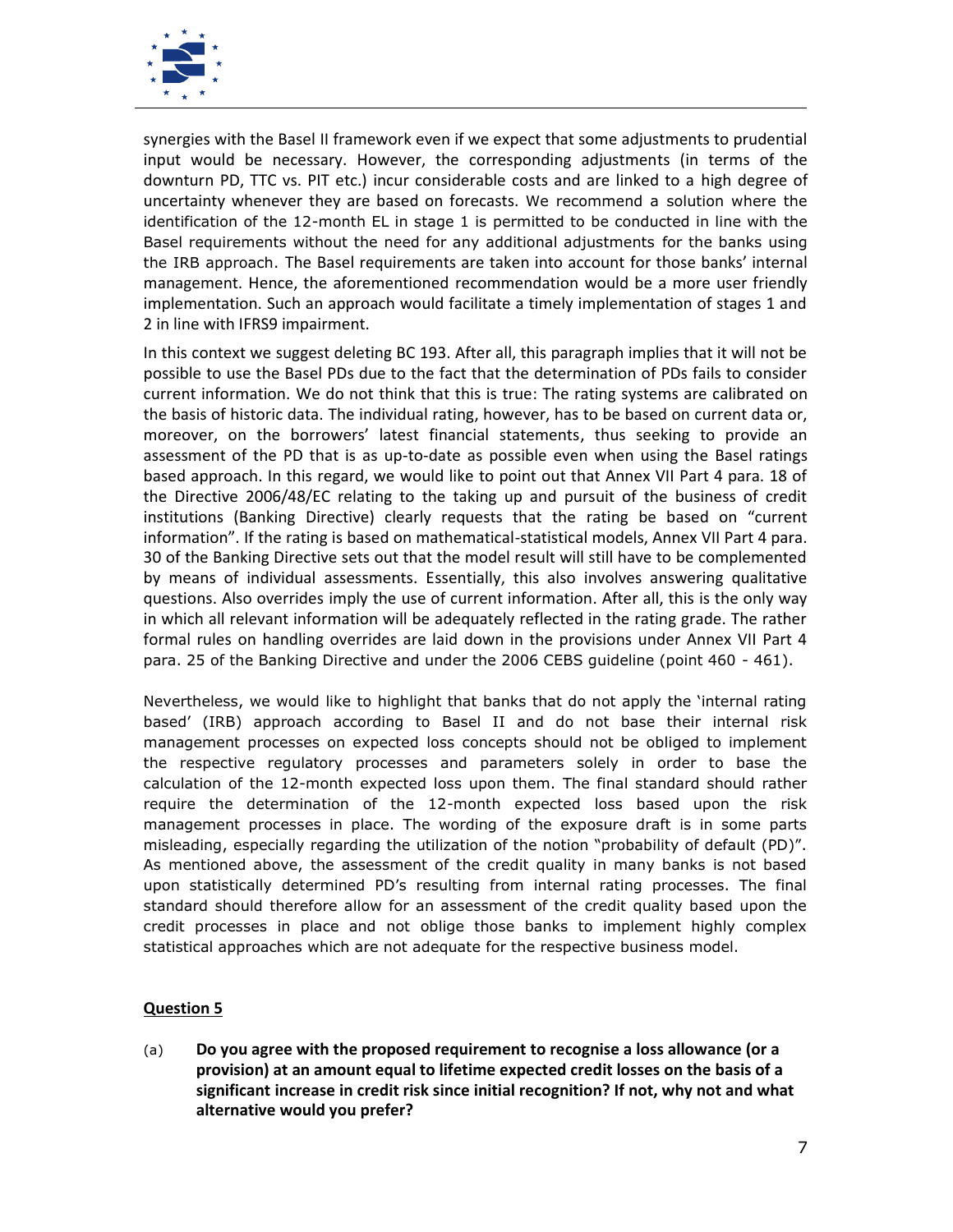

With regards to the proposed requirement to recognise a loss allowance (or a provision) at an amount equal to lifetime expected credit losses on the basis of a significant increase in credit risk since initial recognition, the EACB members have divergent views on the IASB's proposals in the ED.

- Some EACB members agree with the IASB's proposals as they think it is the most appropriate solution at this stage. Recognising the Lifetime-EL only after a significant increase in the credit risk since initial recognition in their opinion most adequately depicts the economics of lending while the relative approach in assessing a significant increase complies with the principle based approach that allows for an appropriate illustration of any specific financial instrument.
- Other members however believe that the IASB "relative" approachadds operational complexity by requiring entities to track movements in an asset's credit quality relative to its initial credit standing, whereas it does not correspond to their credit risk management practices and could not be performed on an open portfolio basis; the latter members would suggest that the IASB finds a solution, which should be different, however, to the FASB model.

In addition, instead of an assessment on the basis of the lifetime PD, EACB recommends the assessment of a "significant" deterioration on the basis of the 12-month PD becoming a mandatory default method (unless there are any reasons to believe that this will lead to different results than the use of the lifetime PD). While in principle this is an option granted by the IASB (in exceptional cases), we fear that – whenever an institution uses the 12-month PD – it is under the obligation to prove beyond reasonable doubt that the results achieved will not be any different. Thus, while the IASB essentially grants derogations, such derogations do not ease the (operational) burden for entities. This is due to the fact that entities usually have to provide conclusive evidence for the potential immateriality (comparison lifetime PD versus 12-month PD) which is similarly requested by the auditors. A respective comparison of the lifetime PDs may theoretically be correct. However, due to e.g. the need for annual recalibrations (new PD assumptions, mere time elapsed) this still ties up an extreme amount of resources without yielding any benefit justifying these expenses. Operationally the use of lifetime PDs will require entities to retain large libraries of PD curves and lead to different trigger points for credit deterioration between loans, not just based on credit quality but maturity.

Furthermore, the use of the 12-month PD is compatible with the IASB's underlying rationale. The lifetime PD is comprised of three components: 12-month PD, migration matrixes and maturity effect. Under the provisions of paragraph B14, when assessing the change in the credit quality, the maturity effect will have to be eliminated by means of the PD, anyway. Assuming that the underlying migration matrixes are constant over time, the 12-month PD approach invariably leads to the same results as the lifetime PD. Consequently, the use of the 12-month should be allowed as long as there is no indication that there is a lack of consistency in the migration matrices or, moreover, as long as the change of the 12-month PD is consistent with the lifetime PD.

Based on the reasons highlighted above, paragraph B11 should be clarified as follows: "However an entity may use the 12-months probability of default occurring to determine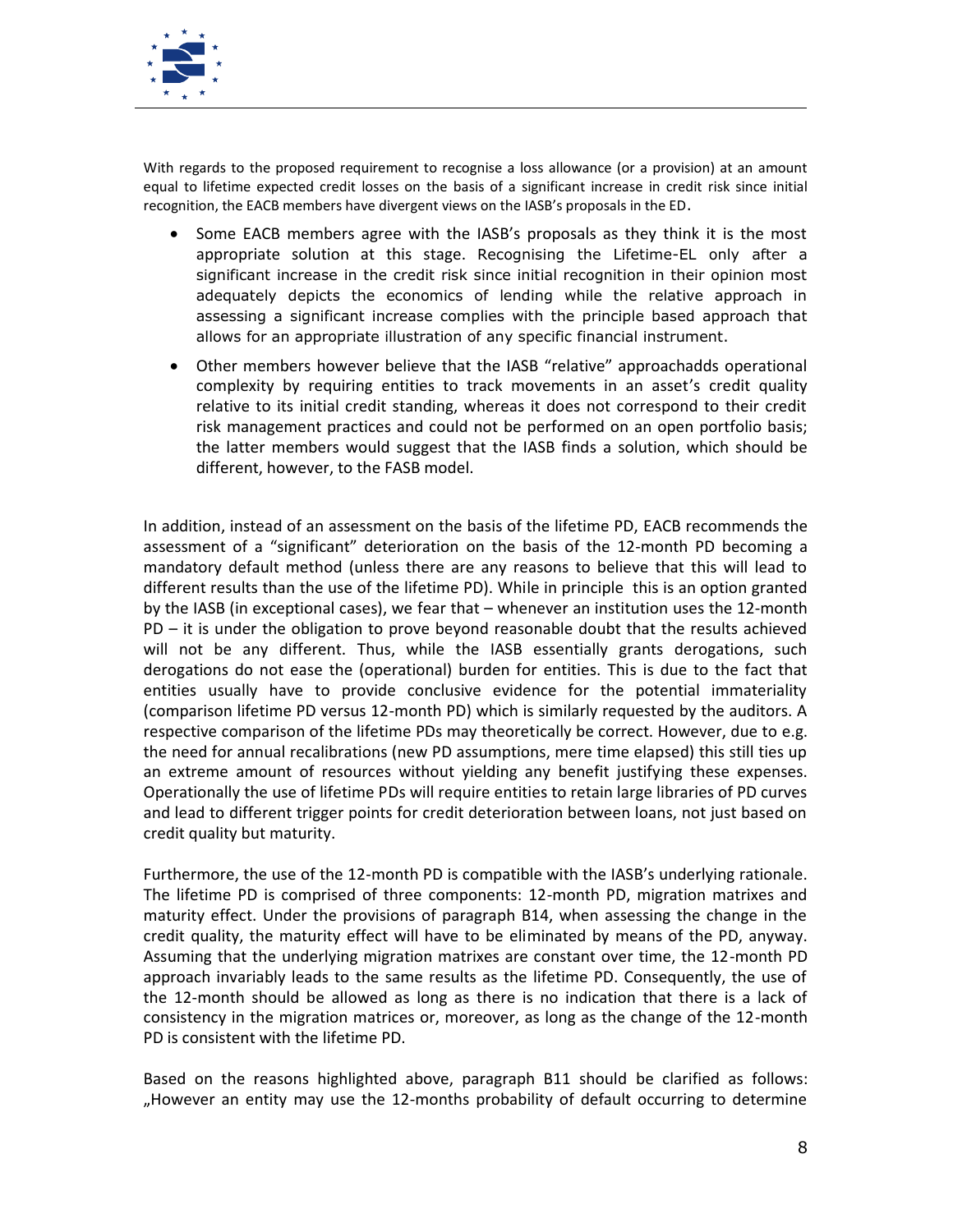

whether credit risk has increased significantly since initial recognition if there is no objective evidence that the outcome would differ."

## (b) **Do the proposals provide sufficient guidance on when to recognise lifetime expected credit losses? If not, what additional guidance would you suggest?**

We prefer principle based rules and we are against any fixed threshold values or similar parameters. For this reason, the deterioration criteria, including the "low credit risk exception" should not be too rules-based. This is because the level above which a loan can be granted in one market for one entity is not necessarily the same for different entities in different markets, with a very limited possibility to have a common threshold valid for each market.

We also feel that there is no need for additional guidelines / examples etc. Thus the figures used as an example under paragraph B15 should be deleted.

Paragraph B20(e) might give rise to the conclusion that even the mere expectation that there will be an internal credit rating downgrade will warrant a mandatory transfer to bucket 2. In our view, such a transfer trigger would be premature. The language should therefore be amended to include a qualifier, e.g. "significant" (cf. also the other scenarios listed under paragraph B20).

## (c) **Do you agree that the assessment of when to recognise lifetime expected credit losses should consider only changes in the probability of a default occurring, rather than changes in expected credit losses (or credit loss given default ('LGD'))? If not, why not and what would you prefer?**

We understand that risk management uses a wide range of indicators (not only PD) in order to highlight a significant deterioration. So, it is necessary that entities be allowed to use for accounting purposes all the instruments used to manage the risk of their financial assets.

Furthermore, there should be a further clarification to the effect that under certain conditions in which collateral values (e.g. LGDs or LTVs) have an impact on the probability of default these can similarly be considered during the assessment of a stage transfer. This would equally be in line with the assessment in risk management. Along with specific legal provisions in a number of jurisdictions, this particularly concerns business involving various non-recourse funding transactions and funding transactions through special purpose entities. Whilst paragraph 18 refers to the admissibility of loss rates which implicitly also include an LGD and paragraph B20(j) refers to collateral values, from our point of view this is not sufficient in order to achieve this objective; instead, a clarification should also be included under paragraph 8.

Finally, the bucket movement should not only be driven by PD deterioration alone, but also consider the probability of an increase in the expected credit losses (includiging LGD for example). This would be consistent with an expected credit loss model. A credit deterioration which is (more than) offset by e.g. additional collateral value should not lead to a movement from bucket 1 to 2 and hence cause higher loan provisioning. The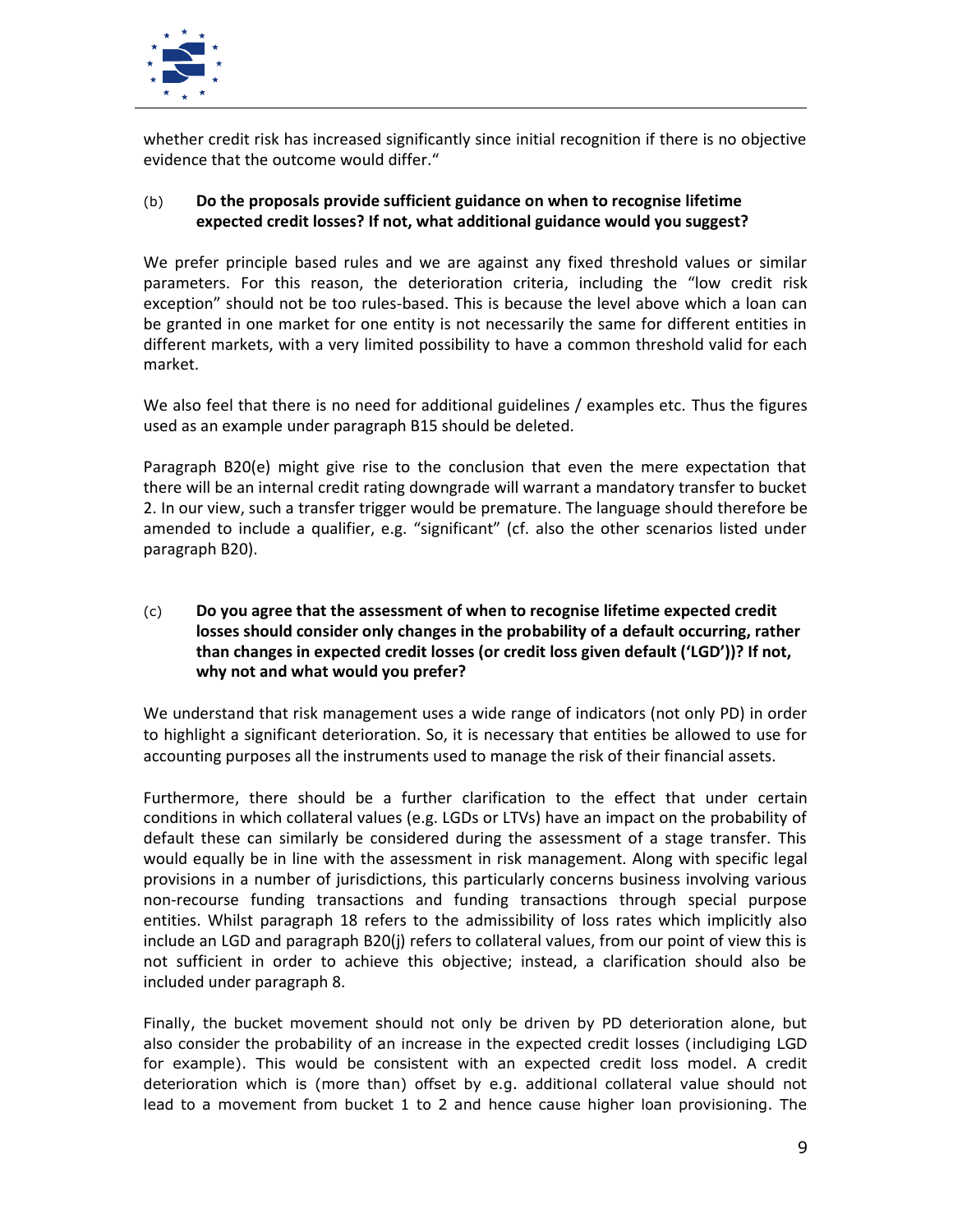

considerations regarding expected credit loss probabilities are more complex and go beyond PD movements. Therefore it should be optional to base the bucket movement on the broader concept of "expected credit losses" than on PD only.

Finally, there should be a clarification that  $-$  in exceptional cases  $-$  the significance of the credit quality change shall not have to be determined merely on the basis of the PD. In the absence of a rating (e.g. for trade receivables or separate trust asset exposures) the assessment should, for instance, also be allowed based on other criteria..

## **(d) Do you agree with the proposed operational simplifications, and do they contribute to an appropriate balance between faithful representation and the cost of implementation?**

During the expected loss calculation, prepayments, call options and similar options shall be taken into account (Appendix A). We recommend granting banks the right to ignore options whenever the respective influence on the expected loss is insignificant. Partly, this would lead to a substantial reduction in the cost of implementation.

We endorse the simplification pursuant to which, in the event of a "low probability of default" it will be possible to waive the assessment of a significant deterioration of the credit quality and to keep the asset directly in stage 1.

We welcome the simplification concerning leasing exposures.

We believe that a 30-day rebuttable presumption might not be a clear indicator of a real deterioration in the credit quality of the loans. "Significant" deterioration is not the same for different markets/jurisdictions, and it is not evaluated in the same way by different risk management practices. For these reasons, this requirement should not necessarily reflect a significant increase in credit risk for all kind of loans. Moreover, we note the divergent approaches adopted by the IASB: in this case the IASB has decided to establish a quantitative threshold; vice versa, with regard to the "solely payment of principal and interest" (SPPI) test, it used a qualitative approach (i.e. the "more than insignificant" concept).

furthermore, especially, in the case of corporate activities the text could be understood as requiring entities to prove in every single case on which grounds they rebut this presumption, which would make the application of this presumption an extremely burdensome exercise.

## (e) **Do you agree with the proposal that the model shall allow the re-establishment of a loss allowance (or a provision) at an amount equal to 12-month expected credit losses if the criteria for the recognition of lifetime expected credit losses are no longer met? If not, why not and what would you prefer?**

We agree with the proposal. In order to arrive at a true and fair view of credit quality trends, a switch back to stage 2 or 1 is indispensable.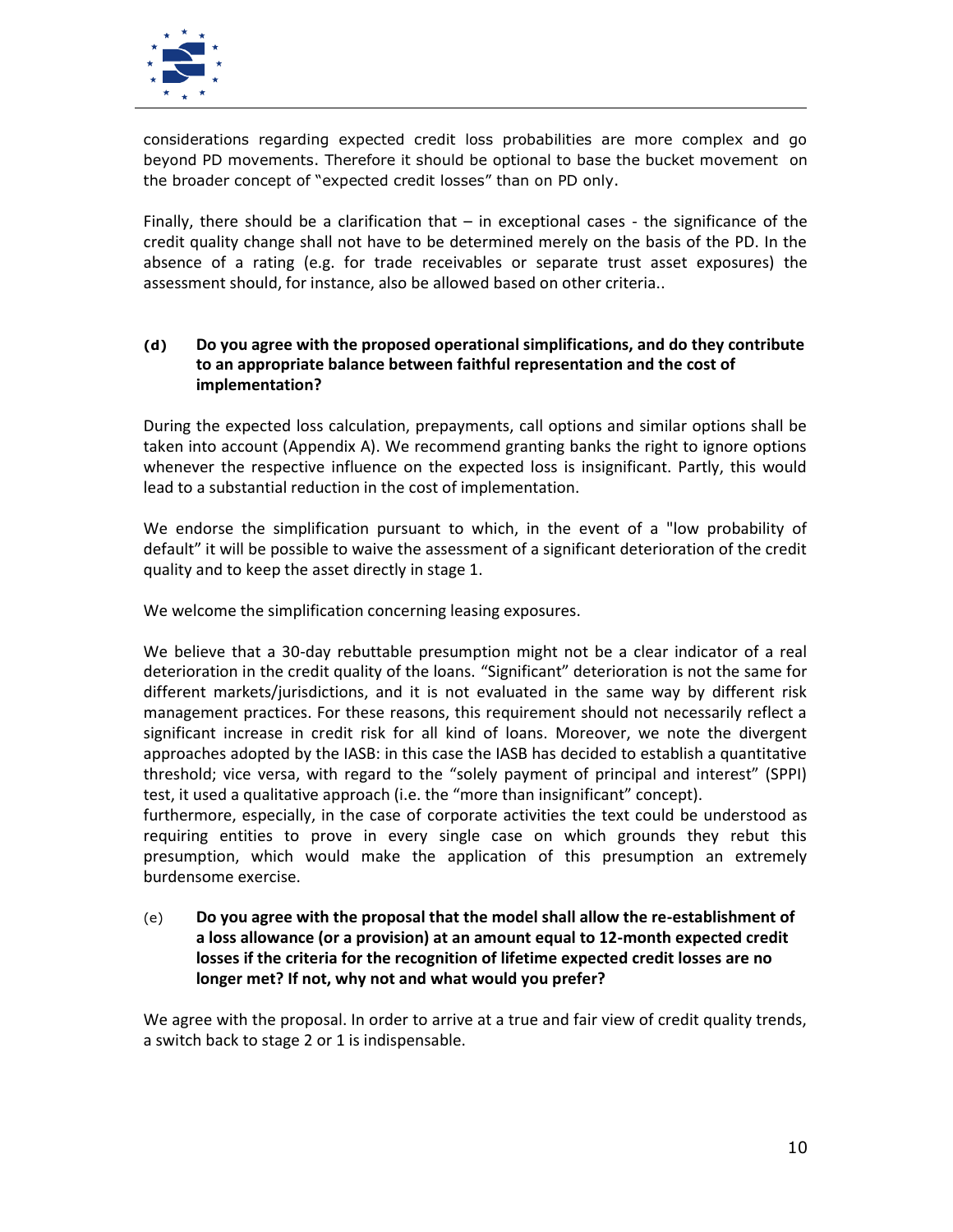

# **Question 6**

(a) **Do you agree that there are circumstances when interest revenue calculated on a net carrying amount (amortised cost) rather than on a gross carrying amount can provide more useful information? If not, why not and what would you prefer?**

We welcome the presentations in the ED to the effect that under IFRS 9 there shall not be any changes concerning the collection of interest revenue compared to IAS 39. However, in view of the fact that apparently this is still not sufficiently clear to parts of the community, we kindly invite the IASB to provide a corresponding clarification.

(b) **Do you agree with the proposal to change how interest revenue is calculated for assets that have objective evidence of impairment subsequent to initial recognition? Why or why not? If not, for what population of assets should the interest revenue calculation change?**

Cf. response to question 6a.

(c) **Do you agree with the proposal that the interest revenue approach shall be symmetrical (ie that the calculation can revert back to a calculation on the gross carrying amount)? Why or why not? If not, what approach would you prefer?**

Cf. response to question 6a.

# **Question 7**

## **(a) Do you agree with the proposed disclosure requirements? Why or why not? If not, what changes do you recommend and why?**

We would like to underline that under a principle-based standard it is important for users of financial reporting information that the disclosures provide them with appropriate information concerning the expected loss model and the respective, underlying parameters. The requested disclosures are very detailed as well as excessively elaborate. In order to avoid a potential information overload for users of financial statements, the requirements should be revisited and streamlined for the sake of transparency and the reduction of complexity.

We regret that the IASB has not analysed the redundancy of the disclosures asked in this ED with the requirements in IFRS 7.

We would also like to point out that it would be easier if all the disclosures relative to financial instruments are located in only one standard (i.e. IFRS 7 as it was the philosophy behind the development and publication of this standard).

Furthermore, whilst not limited to, this particularly applies to the reconciliation statement of the gross carrying amounts (paragraph 35, 36) which would require the integration of credit risk control data into financial accounting on the basis of individual business transactions. In order to create meaningful balancing entries which allow a further analysis, the transfer to a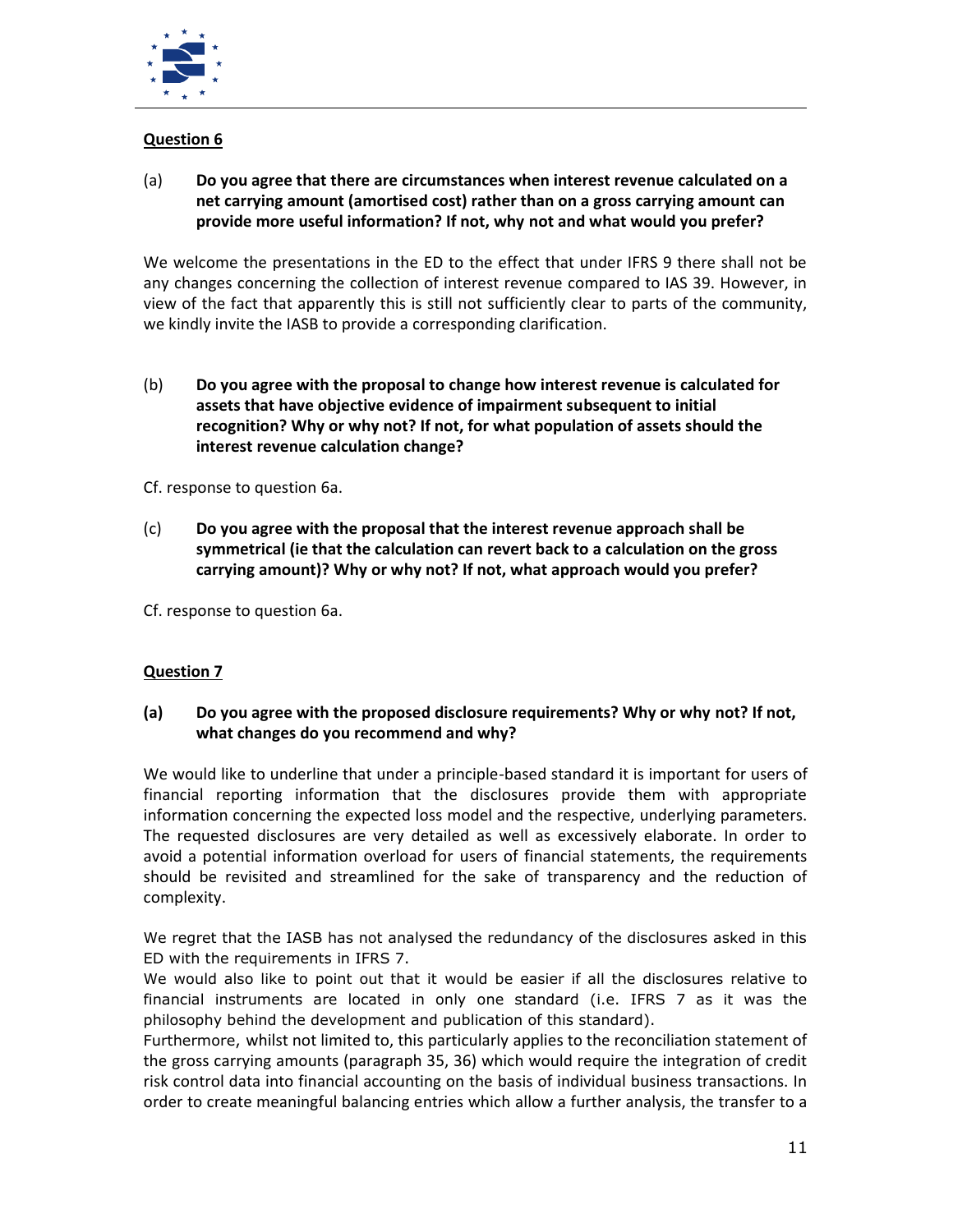

different stage would have to trigger an account entry. Effects due to changes in the consolidation scope and due to currency conversions have to be treated separately. This would affect the entire portfolio of transactions belonging to the categories AC and FVOCI including portfolios featuring low PDs (stage 1). To date, loss allowances could be determined by means of a subledger accounting and could be booked in an aggregated form.

Furthermore, due to the fact that these issues would incur tremendous implementation cost (e.g. tracking past modifications, calculation of the re-default rate, disclosure of enforcement actions), we recommend a review of the disclosure requirements on direct write downs and modifications.

The implementation of additional disclosures that are requested (e.g. examples 12 and 13 (see pages 79 ff.), paragraphs 37, 38, 39, 40, 41, 44 and 45) is extremely complex and does not generate decision relevant information for readers for instance :

- Paragraph 38 a. requires to disclose gross carrying amount throughout their remaining life, for modified and written-off assets which is very laborious,
- Paragraph 39 requires the explanation of changes in estimates of expected credit losses and the causes of those changes which represents very extensive supplementary documentation and could be very voluminous and not easily readable as banks have numerous portfolios and different changes in credit losses may occur for different reasons,
- Thhe same also applies for paragraph 40 which requires explanation of changes in the quality of collateral as a result of deterioration. The value of collateral often fluctuates and such fluctuations may be in opposite sense depending on portfolios and types of collateral. It would imply to perform numerous calculations to quantify the effects of deterioration which, according to us, will not lead to give useful information. We believe recommendation n° 30 of the EDTF report should be followed *"Provide qualitative information on credit risk mitigation, including collateral held for all sources of credit risk and quantitative information where meaningful. Collateral disclosures should be sufficiently detailed to allow an assessment of the quality of collateral.",*
- Paragraph 41 requires positive or negative effects caused by a portfolio or a geographical area. Clarification should be added that this information should be provided only if useful and related to a particularly noticeable event,
- Paragraph 44 illustrated by the example IE73 is too prescriptive and not relevant for all types of loans, i.e. internal grade is not relevant for consumer loans or external grade is not relevant for corporate loans when loss allowances are based on internal grades. Only main relevant indicators effectively used by the entity for determining loss allowances should be disclosed..

We therefore recommend keeping the solution where there is a comparison between two assessments made on specific dates. This would also be in line with a principle based standard.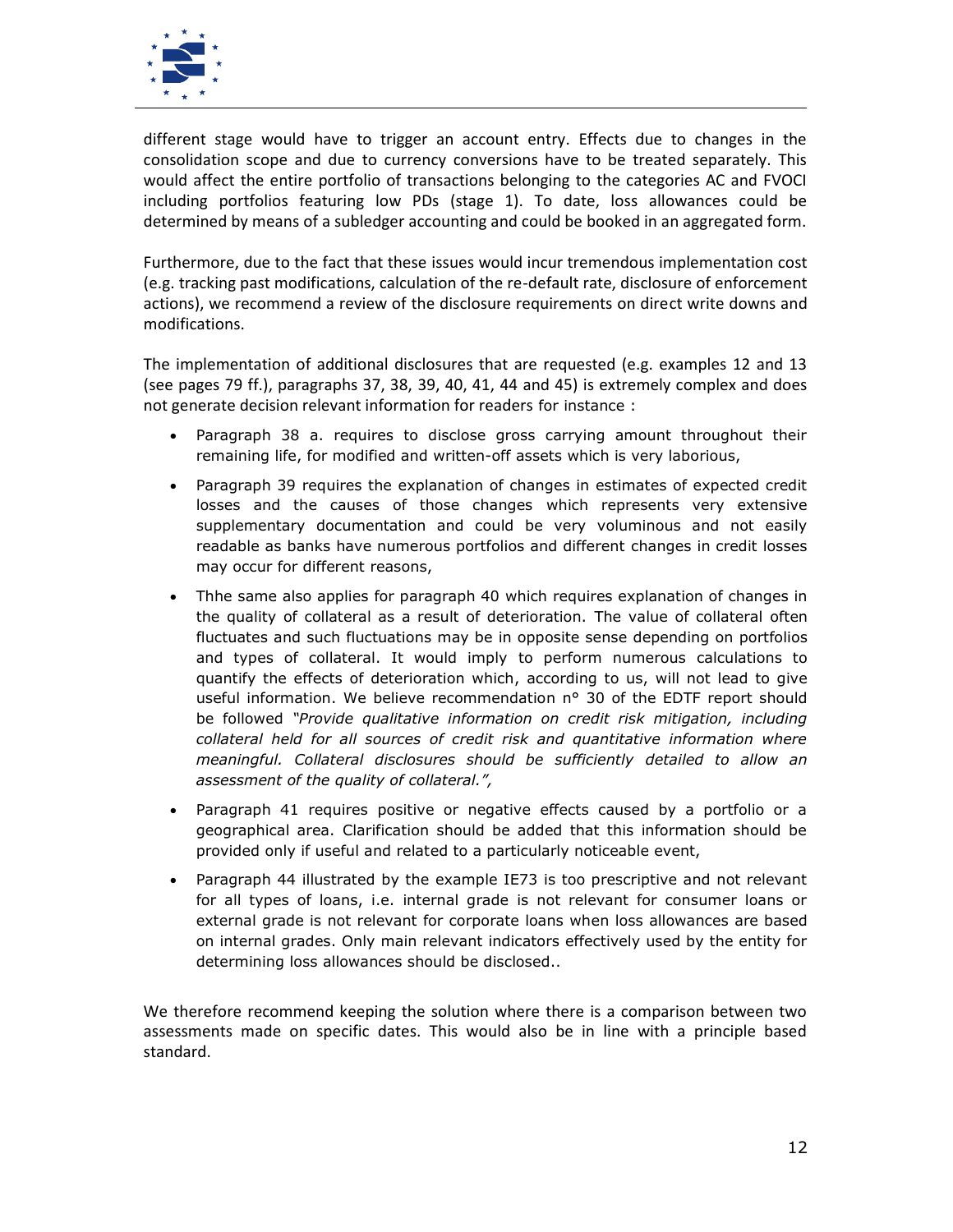

## **(b) Do you foresee any specific operational challenges when implementing the proposed disclosure requirements?If so, please explain.**

We are concerned about the complexity inherent in the reconciliation of the gross carrying amounts requested under paragraph 35a. This is due to the fact that this requires the aggregation of data on existing holdings and of movements. Maintaining these data (e.g. gross exposures which have been transferred from stage 1 to stage 2 during the fiscal year and *vice versa)* requires a comprehensive database thus incurring considerable costs.

In our view, there is no adequate cost/benefit ratio concerning the information provided on write-offs. At present, entities already provide detailed recovery information. In this respect, the ED proposals require historical data as a precondition. Such data are either entirely absent or no longer available (for instance, due to the fact that a loan has already been written down thus meaning that the corresponding information will no longer be available in the system). Furthermore, the ED does not provide a concept clarification of the term "active enforcement".

In terms of the disclosures requested under example 12, we would like to point out that it is difficult to differentiate loans extended in previous years from new lendings. This is first and foremost owed to the fact that prolongations cannot be assigned to one of the two categories in an unambiguous manner.

A comprehensive implementation of the disclosure requirements by 2016 will be virtually impossible. It is obvious that there will be challenges or, moreover, high implementation costs. Whilst not limited to, this is particularly owed to the scope and the granularity of the information requested.

In order to avoid information overload for users of annual financial statements, for the sake of transparency and for the purposes of cutting complexity (cf. above), the requirements should rather be reduced.

Assessing the exposure draft in the context of the whole set of IFRS, there is no evidence of a desirable harmonization between the risk-related disclosure requirements regarding expected credit losses introduced in the exposure draft and the established requirements of IFRS 7. For instance, the relevant credit volume according to IFRS 7 can be measured in line with the internal risk controlling approaches. The exposure draft on the other hand refers to the gross carrying amount of the assets.

Furthermore, the direct link between internal ratings and the gross carrying amount is not supportable as it does not comply with the risk management practice in credit institutions. Risk management practices commonly use definitions of credit exposures that differ from the balance sheet approach. Therefore, an open approach to (risk) reporting is preferable and in line with the IASB's goal of connecting the accounting for expected credit losses to the internal risk management. This open approach should be principle based and provide a sufficient degree of flexibility in designing the disclosure in line with the actual internal risk management approaches.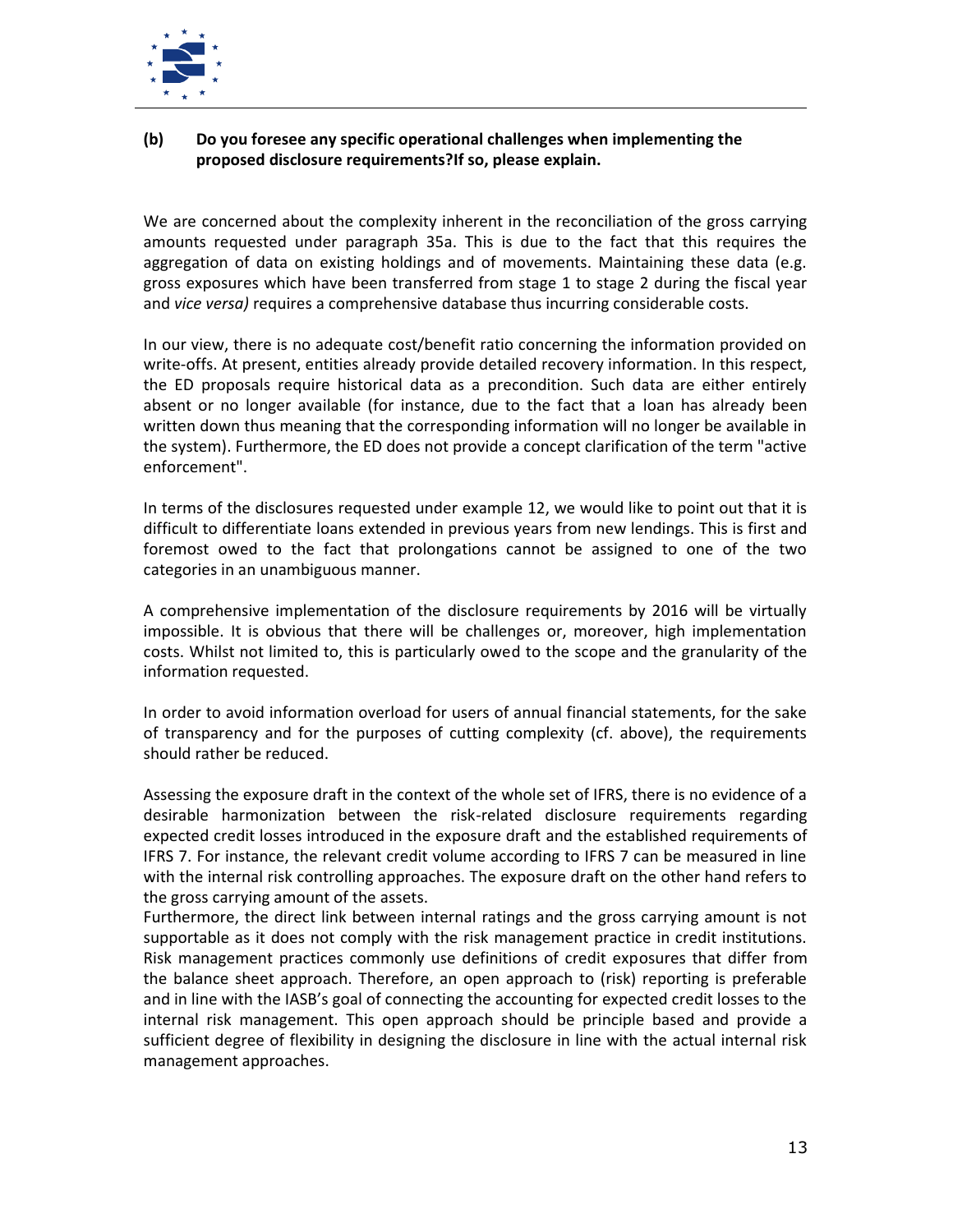

Another critical issue regarding the disclosure requirements introduced in the exposure draft concerns the discrepancy between the proposed expected loss approach by the IASB and the impairment rules of the Basel Committee of Banking Supervision which currently form the basis of external risk reporting of many banks. At present, cross-references from the risk report according to Basel II to the risk reporting attached to the financial statements according to IFRS are being made by these banks. This proceeding is enabled by the management approach comprised in IFRS 7, i.e. the risk reporting may be based on the internally applied risk management processes ("through the eyes of management") which are generally based on regulatory requirements. As described in the answer to question 4, the wording of the exposure draft suggests that regulatory expected credit loss approaches (and especially parameters) do not entirely fulfill the requirements of an expected credit loss approach for accounting purposes for which reason adjustments have to be made. If the risk reporting for accounting purposes as a consequence diverges from the regulatory requirements, cross-referencing is no longer possible and therefore two different risk reports have to be prepared. The underlying intention of the currently conducted cross referencing is to reduce the amount and complexity of disclosures as well as to reduce the need for reconciliations. Diverging reportings do not lead to any information gain for the users of financial statements and do not contribute to the decision usefulness of the information provided. We, therefore, claim to sustain the opportunity for cross-references from the risk report according to Basel II to the risk reporting attached to the financial statements according to IFRS.

In particular, the accounting perimeter for consolidation of big banks may from the regulatory perimeter. This is why it could be very hard to reconcile data from these two perimeters. In addition, to aforementioned reasons of consistency, the disclosure requirements regarding the expected credit loss model proposed in the exposure draft should be included in IFRS 7 which is supposed to comprise the disclosures regarding financial instruments. Thus, institutions who would like to reconcile accounting and regulatory perimeters should be able to do it in the management report.

Correspondingly, the final standard should provide an opportunity (but not a necessity) to give the required disclosures by cross-reference from the financial statements (or the risk report attached to them) to the regulatory risk reporting if the respective credit institution is subject to an effectual supervision. The designated opportunity for a cross-reference in paragraph 32 of the exposure draft is however not sufficient as it only relates to the communication medium and not to the provided information itself (as opposed to IFRS 7 which explicitly allows for the 'management approach').

Consequently, to be consistent, the disclosure requirements regarding the expected credit loss model proposed in the exposure draft should be included in IFRS 7 which is supposed to comprise the disclosures regarding financial instruments.

## **Question 8**

**Do you agree with the proposed treatment of financial assets on which contractual cash flows are modified, and do you believe that it provides useful information? If not, why not and what alternative would you prefer?**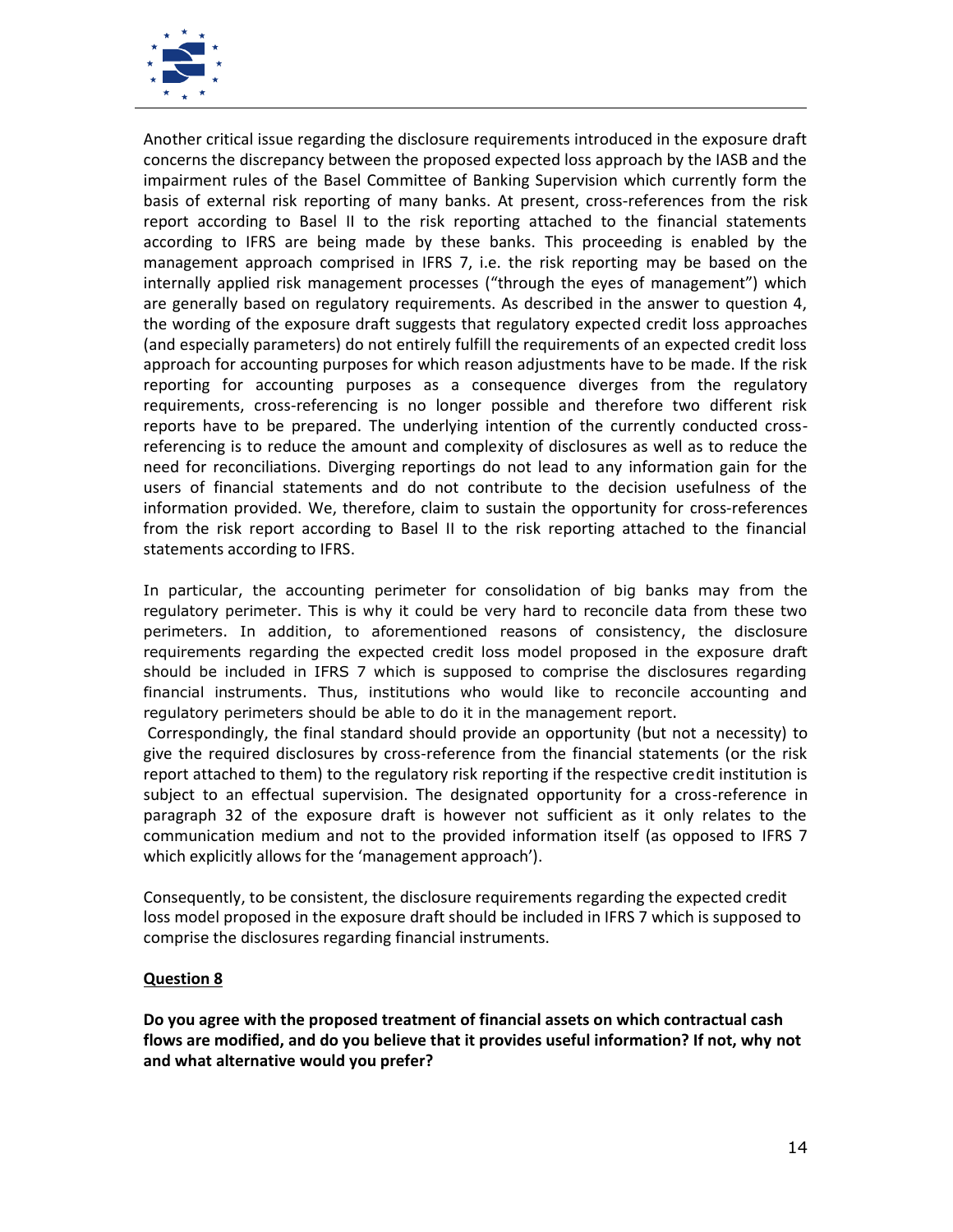

We do not agree with the proposed treatment of financial assets on which contractual cash flows are modified.

We should not assess the deterioration of modified credit-impaired loans credit risk by comparing credit risk at the reporting date and at initial recognition when the contractual terms of the contract are unmodified. The tracking of the original quality of the credit risk based on an individual assessment of loans would be too burdensome.

The treatment of modified financial assets should be limited to modifications of creditimpaired financial assets and should not be extended to modifications for commercial reasons.

In many business models, contractual changes are a standard practice. The requisite differentiation between credit quality driven changes and other contractual changes incurs considerable additional implementation costs.

Furthermore, from our point of view, problems result from the relationship to the definition of forbearance by the EBA which is unclear by now. In principle, we would welcome convergence between the definitions and disclosure obligations under accounting standards on the one hand and under supervisory rules on the other hand and we would also like to point out that the requirements proposed by the IASB are already sufficiently comprehensive.

During lending transactions, it is paramount for banks that they are capable of responding to the borrower's latest economical circumstances. The more stringent disclosure requirements as well as the resulting implementation costs would severely impair this very capacity to respond on the part of banks.

## **Question 9**

## (a) **Do you agree with the proposals on the application of the general model to loan commitment and financial guarantee contracts? Why or why not? If not, what approach would you prefer?**

Although this may incur costs for the technical implementation that are considerably higher, we agree with the proposal on the application of the "general model" to financial guarantees and loan commitments.

(b) **Do you foresee any significant operational challenges that may arise from the proposal to present expected credit losses on financial guarantee contracts or loan commitments as a provision in the statement of financial position? If yes, please explain.**

No, we do not foresee any such challenges. This is due to the fact that, already today, it is presented as a provision.

#### **Question 10**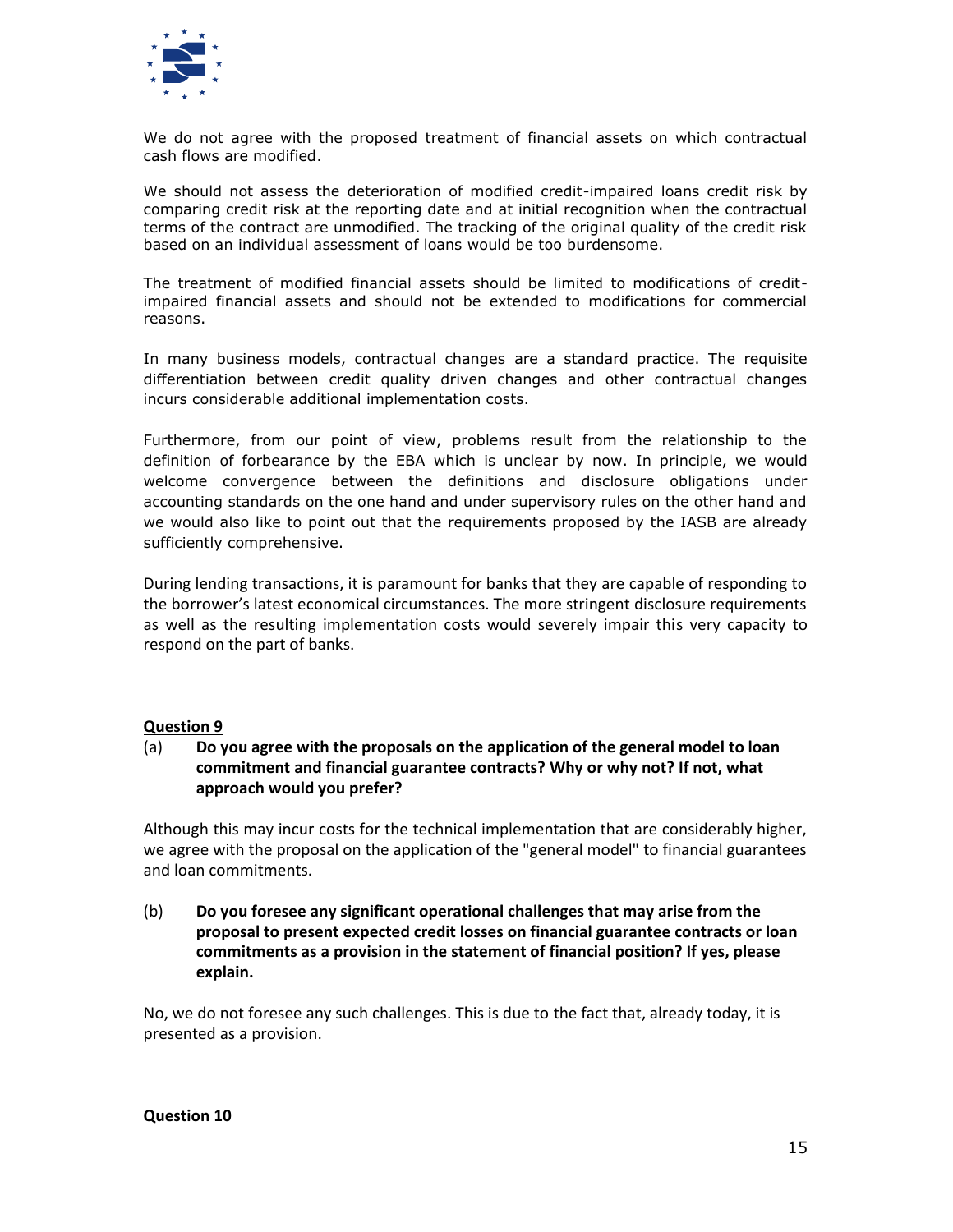

# (a) **Do you agree with the proposed simplified approach for trade receivables and lease receivables? Why or why not? If not, what changes do you recommend and why?**

In principle, we welcome the exemption rule. On the one hand, waiving the set up of 12 month EL in stage 1 translates into low costs for monitoring and assigning contracts / portfolios in stage 1 or, moreover, stage 2. However, in the decision on exercising the right to choose, the impact on the regulatory own funds shall and must be taken into account.

## (b) **Do you agree with the proposed amendments to the measurement on initial recognition of trade receivables with no significant financing component? If not, why not and what would you propose instead?**

We agree (although this is of minor relevance).

## **Question 11**

# **Do you agree with the proposals for financial assets that are credit-impaired on initial recognition? Why or why not? If not, what approach would you prefer?**

We agree with the proposals in principle. However, in this context it is not sufficiently clear how loans should be treated which were initially classified in stage 3 after a modification (i.e. derecognition and recognition modified loan). Even if the assumption is that, following the modification, the loan can subsequently be serviced in a regular manner, banks' risk management policies and guidelines stipulate that a stage 3 classification (impaired) will be adequate at least for the first year. Provided there are no renewed payment difficulties etc., we hold the view that, also afterwards, it should be possible to transfer such loans again into stages 1 and 2 (the purpose of the modification being to avoid said payment difficulties in future). We would like to ask the IASB to provide a clarification in this respect.

Furthermore, we would like to draw attention to a potential problem in the context of phase 1 under IFRS 9. Pursuant to the rules on classification / measurement proposed by the IASB, financial instruments shall be recognised at fair value if the cash flows fail to pass the SPPI test (e.g. high leverage etc.). To us, it is not sufficiently clear whether this rule also covers (purchased) PCI assets, i.e. assets featuring a high discount. This is due to the fact that, at least in theory, it is possible to preserve the initial nominal value (100%) even if this cannot be taken for granted at the point in time where these assets are being purchased. Yet, such an approach – provided there is a rigorous interpretation of IFRS 9 phase  $1$  – would subsequently lead to a FV measurement of PCI assets. We feel that this is not sufficiently clear and invite the IASB to elaborate this further.

## **Question 12**